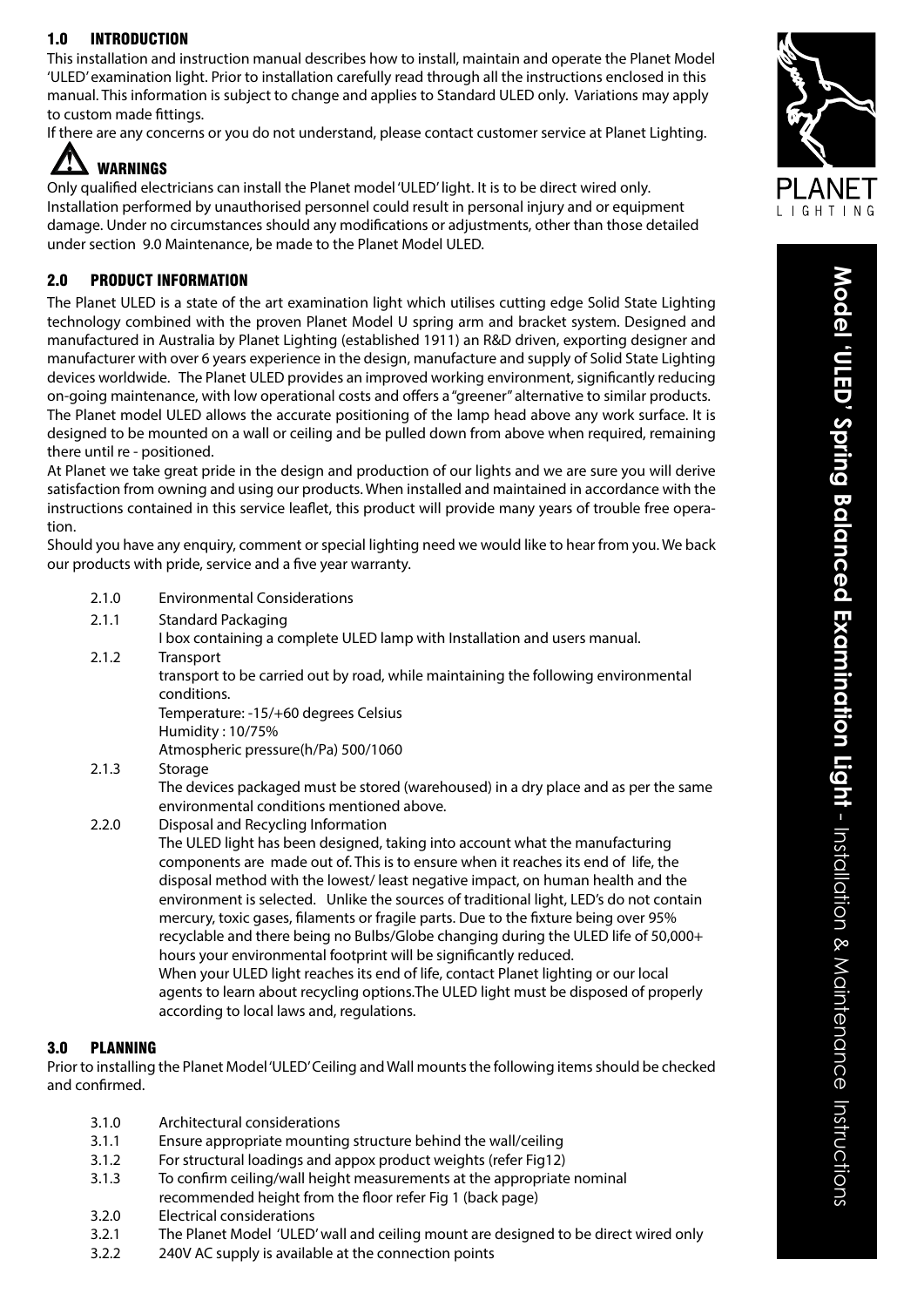#### 4.0 INSTALLATION:

The Planet Model ULED arm is designed to be mounted above the immediate work area. Standard mounting fixtures for Planet Model ULED are: Ceiling Mount & Wall Mount (specialised mountings are available on application). In all cases the suggested mounting height (measured at swivel head) is two metres from floor level. (refer Fig 1) To ensure correct balance of the Model ULED movement the lamp must be mounted with the stem, around which it rotates, vertical at all times.

(refer Fig 1)

WARNING The qualified electrician who is responsible for the installation of the ULED must include an isolation switch (all -pole disconnection) in the fixed wiring of the ULED and a cable tie near the terminal block of the primary (240V) wiring (Phase and Neutral) to secure the cables.

Figures 2 - 4 Refers to wall mount options, Figures 6 - 8 Refers to ceiling mount options, Figures 9 - 11 Refers to maintenance procedures

### 5.0 WALL MOUNT:

## WARNING

Ensure before commencing the installation, that the MAINS power circuit is isolated (off).

CHECK AND ENSURE THE FOLLOWING BEFORE COMMENCING INSTALLATION:

- You have the appropriate mounting template.
- You have appropriate tools for the job.
- Confirmed mains cable entry is located appropriately.
- The mounting structure is suitable.
- The structural loadings and approx product weights (refer Fig12)
- You have appropriate fixing attachments. e.g. Dyna bolts, large screws

5.1.0 Using appropriate wall template (template 1) mark mounting holes and mains cable entry. Make sure the bottom of the template wall mount is 2055mm from the floor to maintain 2000mm clearance at the bottom of the swivel. (ref Fig 1) 5.2.0 Drill 4 mounting holes as shown on template 1.



ical device, as per label/s below.

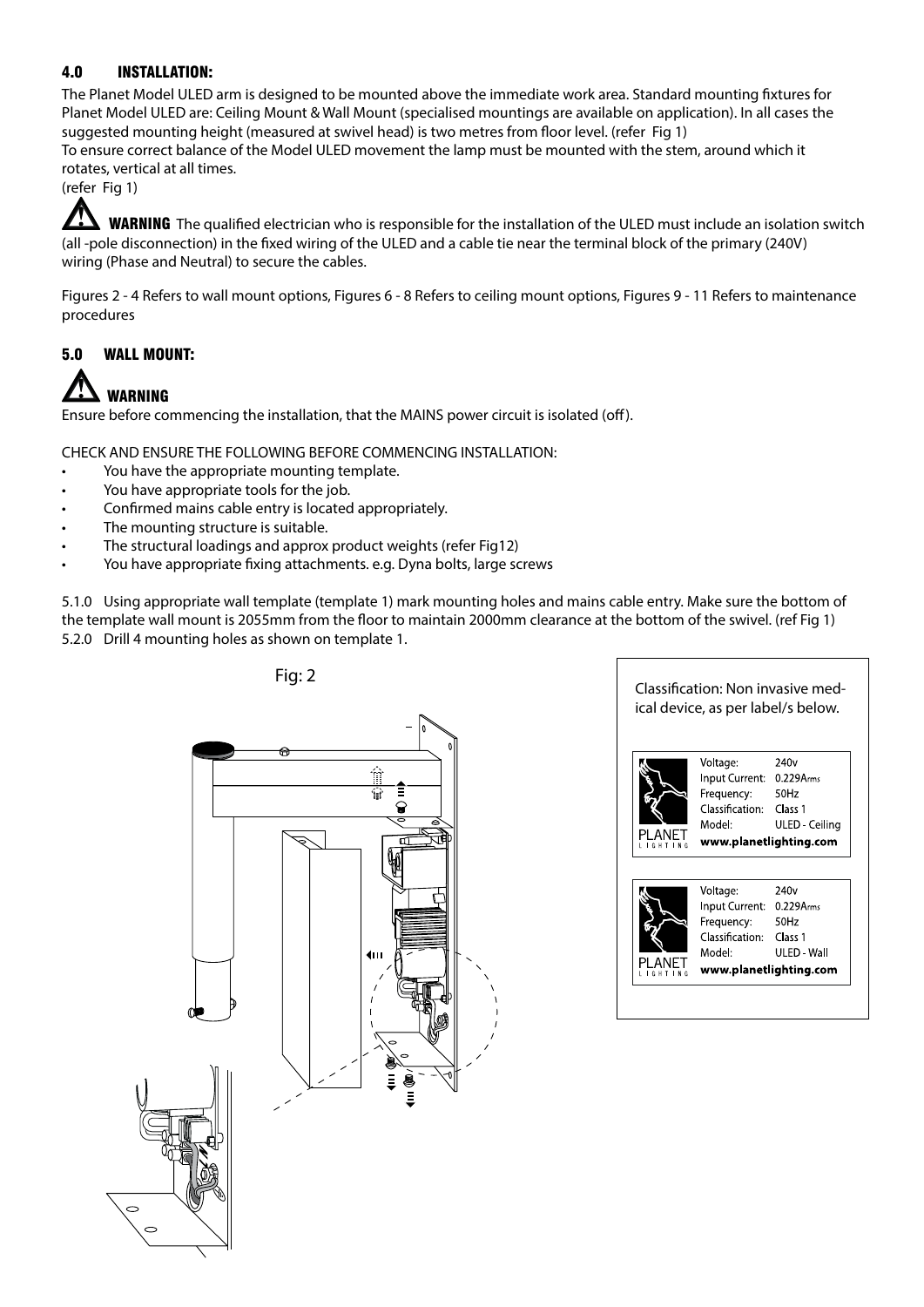# WARNING

Take care to remove any dust during the drilling and make sure not to damage any existing cabling

- 5.4.0 Remove cover from the wall mount (ref Fig 2)  $\Omega$ , feed mains cable through the larger bottom hole  $\Omega$ , place correct wall mount into position and attach to wall using appropriate fixture devices  $\textcircled{3}$
- 5.5.0 Electrical Connections
- 5.5.1 Connect mains cable to appropriate locations on terminal block (ref Fig 2)  $\binom{4}{2}$
- 5.5.2 Connect the Earth (yellow/Green) cable to the Earth Lug (ref Fig 2)  $(5)$

# WARNING

Replace cover ensuring the cables do not get caught/pinched and attach with the screws located at the bottom and top  $\odot$ (ref Fig 3)

- 5.5.3 Remove dome nut  $(7)$  top cover  $(8)$  end cap  $(9)$  (ref Fig 3)
- 5.5.4 Slide (push) cable from the light head through tube and out the top  $\Omega$ , attach swivel with bolt and dome nut and tighten  $(1)$  (ref Fig 3) When attaching the swivel to the bottom spigot ensure the spigot does not slide up into the tube
- 5.5.5 Feed cable through grommet  $\binom{12}{2}$  and slide into position, trim cable to suitable length  $\binom{13}{2}$
- 5.5.6 Attach to the appropriate locations on the terminal block. $(14)$  (ref Fig 4)
- 5.5.7 Replace end cap  $^{15}$  and cover  $^{16}$  and screw nut  $^{17}$  down to lock cover in position. (ref Fig 4)

#### 6.0 FINAL INSPECTION, PLEASE ENSURE

- 6.1.0 The mount is firm and has no movement, and is level (ref Fig1)
- 6.2.0 The light head moves through its full range of movements
- 6.3.0 The assembly of light and mount is clean and free of any marks
- 6.4.0 Energise circuit and test the light fixture for normal operation, that is the green led on the power supply cover is working  $\left(\frac{18}{3}\right)$  and the switch on the light head is working (ref Fig 10)



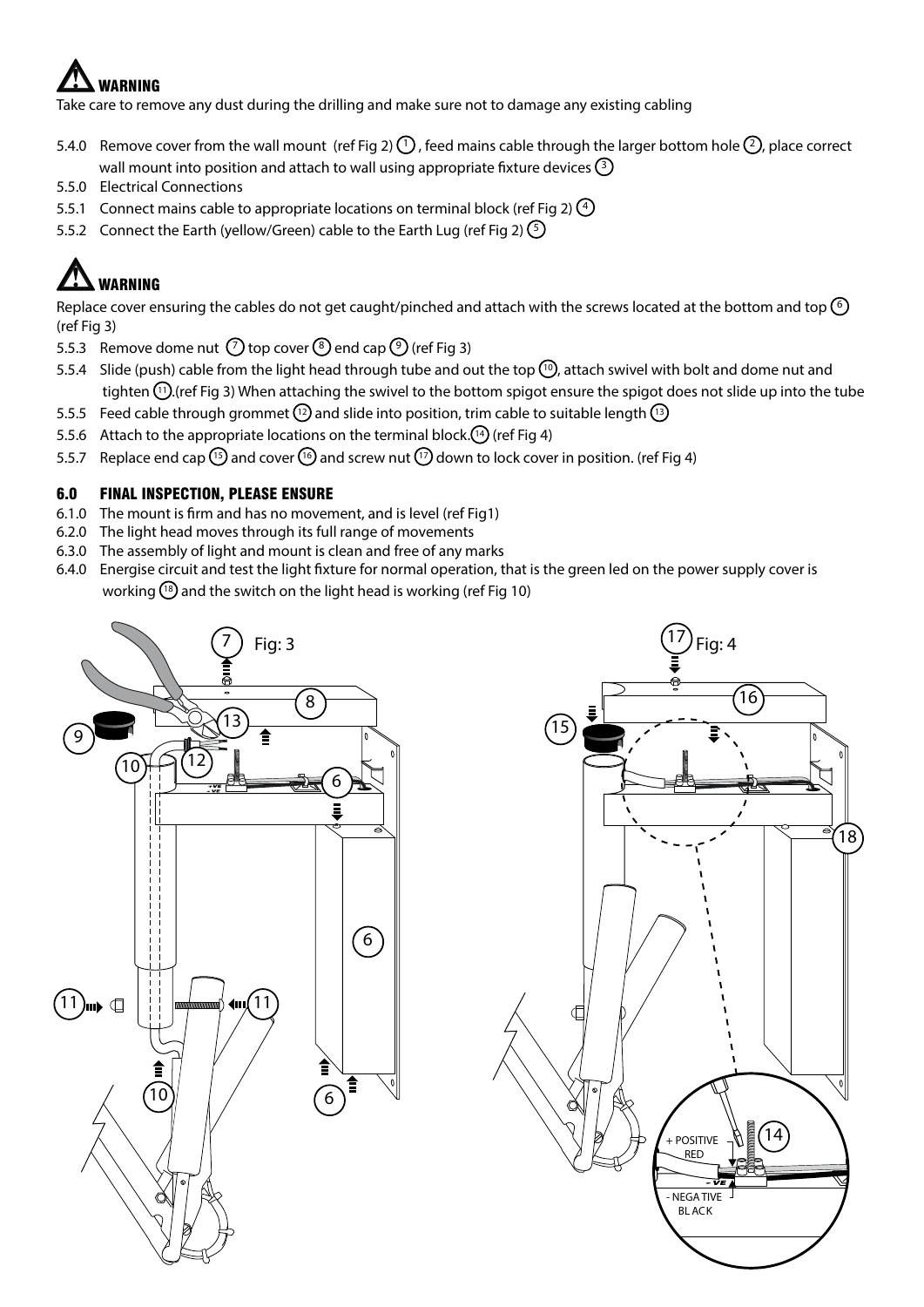#### 7.0 CEILING MOUNT:

# WARNING

Ensure that before commencing the installation, the MAINS power circuit is isolated (off)

CHECK AND ENSURE THE FOLLOWING BEFORE COMMENCING INSTALLATION:

- You have the appropriate mounting template
- You have appropriate tools for the job
- Confirm mains cable entry is located appropriately
- The mounting structure is suitable
- The structural loadings and appox product weights (refer Fig12)
- You have appropriate fixing attachments. e.g. Dyna bolts, large screws

7.1.0 Using appropriate CEILING template (template 2) mark mounting holes and mains cable entry 7.2.0 Drill 4 mounting holes

## WARNING

Take care to remove any dust during the drilling and make sure not to damage any existing cabling

- 7.3.0 Remove ceiling cover  $\binom{1}{1}$  and feed mains cable through entry hole  $\binom{2}{2}$  and attach mount to ceiling using appropriate fixtures  $(3)$  (ref Fig 6)
- 7.4.0 Remove swivel boss locking screw  $\bigoplus$ , ceiling boss  $\bigcirc$ , locking screw  $\bigcirc$  and ceiling cover  $\bigcirc$  from ceiling mount.
- 7.5.0 Feed draw wire down tube  $\binom{7}{1}$  from ceiling plate to bottom of mounting tube  $\binom{7}{1}$  (This step can be completed prior to attaching to the ceiling mount). Prior to pulling through the power wires from the continuous rotation device, make sure the ceiling cover and swivel boss have been re-attached
- 7.6.0 Insert continuous rotation device  $\binom{8}{3}$  into ceiling boss  $\binom{5}{2}$ , align screw holes and insert locking screw  $\binom{6}{3}$  and tighten.
- 7.7.0 Feed power wires through top grommet  $\odot$  (located correctly). Trim and strip wires to appropriate length. (refer 7.9 Electrical connections)
- 7.8.0 Remove plastic side cover and screw  $^{(1)}$  from continuous rotation device. Slide (push) cable from the light head through tube  $(1)$  and out the side cover of the continuous rotation device  $(1)$ . Ensure the grommet  $(1)$  is located correctly. Trim and strip wires to appropriate length . Attach swivel with bolt and dome nut and tighten  $[14]$ . When attaching the swivel to the bottom spigot ensure the spigot does not slide up into the tube.
- 7.9.0 Electrical Connections
	- 7.9.1 Connect mains cable on ceiling mount to appropriate locations on terminal block L and N  $(15)$  (ref Fig 6)
	- 7.9.2 Connect the Earth (yellow/green) cable to the Earth Lug  $\left(\begin{matrix} 6 \end{matrix}\right)$  (EARTH SYMBOL)
	- 7.9.3 Connect continuous rotation device cables to -VE, +VE  $(17)$  and Earth Lug  $(16)$  (EARTH SYMBOL) to ceiling plate  $(18)$
	- 7.9.4 Connect light head cables (red to red, black to black) to terminal block  $(19)$  in the continuous rotation device Thread attaching screw through plastic side cover  $\binom{n}{k}$ , terminal block  $\binom{n}{k}$  and tighten securely ensuring cables are not caught



Replace ceiling cover ensuring the cables do not get caught/pinched and attach with the screw located on the collar  $(1)$ (ref Fig 6)

#### 8.0 FINAL INSPECTION, PLEASE ENSURE

- 8.1.0 The ceiling mount is firm and has no movement
- 8.2.0 The light head moves through its full range of movements
- 8.3.0 The assembly of light and mount is clean and free of any marks
- 8.4.0 Energise circuit and test the light fixture for normal operation, that is the green LEDs on the power supply cover  $\circledcirc$ and continuous rotation device  $\Omega$  are working and the switch on the light head is working.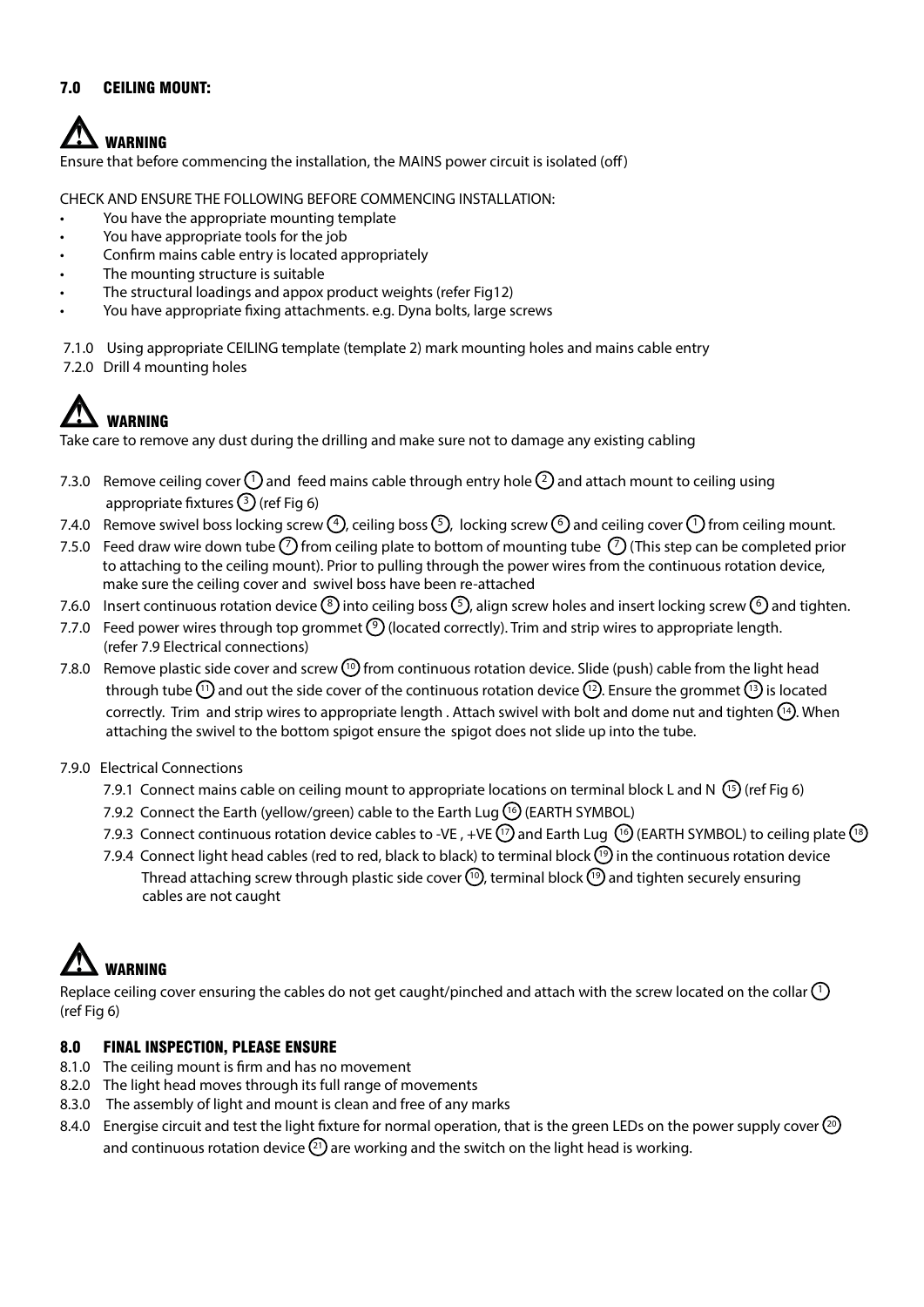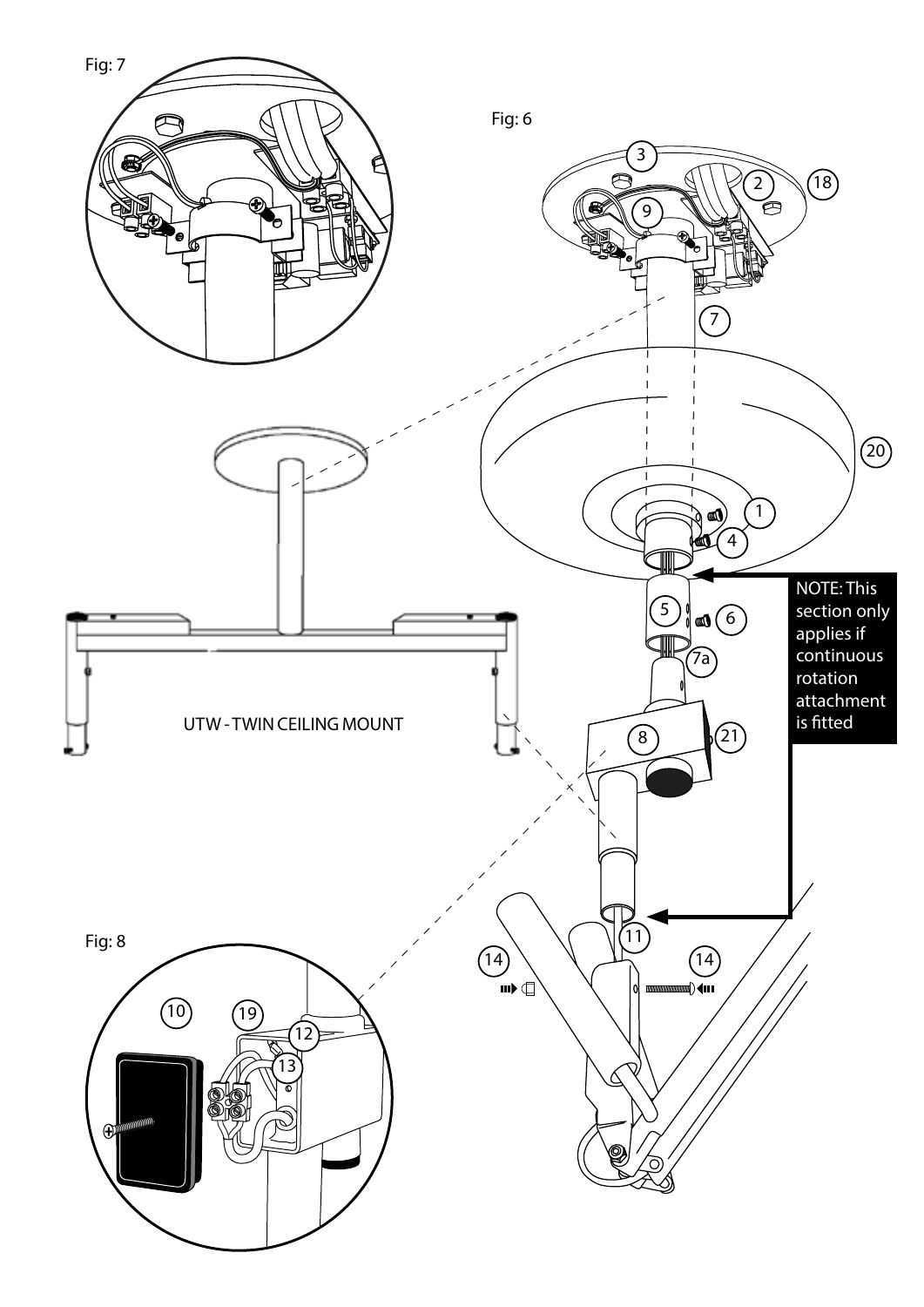

Only appropriately qualified personnel should carry out maintenance on Planet light fixtures

#### 9.0 MAINTENANCE:

Planet Lighting recommend that if there is a technical fault with one of our ULED lights, the product is returned to our factory to be repaired. If a qualified technician is available to repair the fixture, circuit diagrams, parts lists, and descriptions will be made available to assist in this process.

 The following maintenance procedures performed as required should ensure your Planet Model ULED provides many years of effective service

#### 9.1 Cleaning

Carefully remove any loose deposits with a damp sponge. Use a soft brush (non abrasive) or cloth, and/or a mild household detergent solution to remove dust and other deposits. Do not use steel wool, scrapers, scouring liquids or powders to remove deposits as these permanently scratch the coating surface. Wipe with clean damp sponge to remove detergent.

#### 9.2 Head Removal (refer Fig 10)

In the unlikely event that one or more of the LED's should fail, the light head has been designed to be removed without tools for return to Planet lighting for prompt service. Our LED light head does not contain user seviceable parts.

#### 9.3 Lubrication (refer Fig 9)

To prevent undue stiffness or joint seizure the springs of the Planet Model U have been pre-packed with high quality grease. The pivoting mechanisms at the main elbow joint and the link pin at the swivel head should receive regular light oiling.

#### 9.4 Lock Nut Adjustment (refer Fig 9)

Fine adjustment of the frictional inertia of the lamp movement is provided by tensioning the small lock nut on the link pin at the base of the swivel head. This nut should be tensioned so that the lamp firmly retains its position when adjusted but can be freely re-positioned under the pressure of one finger at the elbow joint. Do not attempt to correct an unbalanced movement by over-tightening this nut. (refer Fig 9)



#### WARNING UNDER NO CIRCUMSTANCES SHOULD THE SPRING TENSION NUTS (TWO) BE COMPLETELY UNDONE . (refer Fig 11)

#### 9.5 Spring Tensioning (refer Fig 11)

After extended use the main balance springs of the Model ULED arm may require tension adjustment (generally the spring on your left hand side when facing the lamp). This may be done by carefully prising the plastic cap off the end of the spring tube to permit access to tensioning nuts. Nuts should be tightened in small increments using a 15mm hexagon tube spanner until the lamp assumes correct balance.

Do not over tighten tension springs.

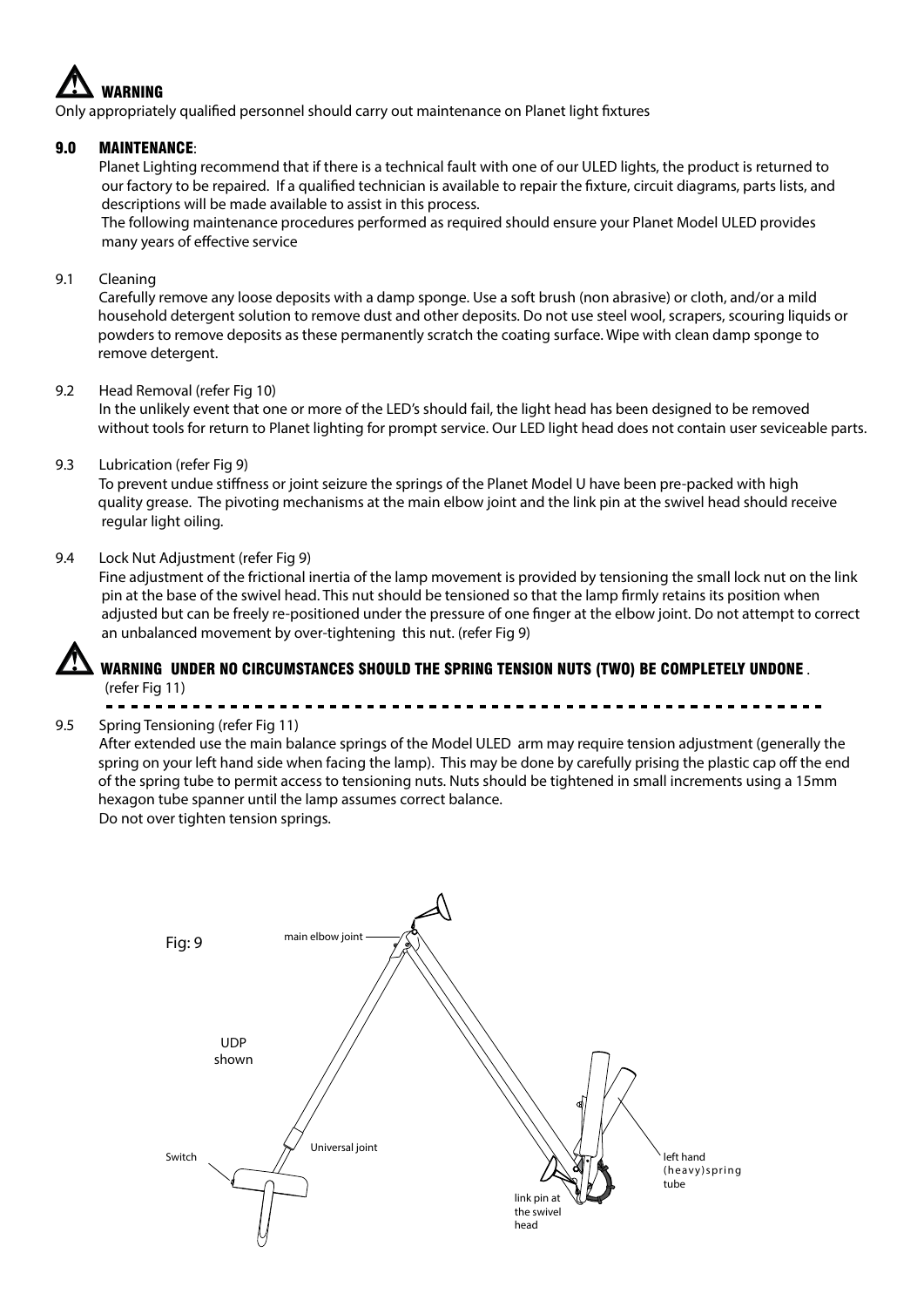Fig: 10